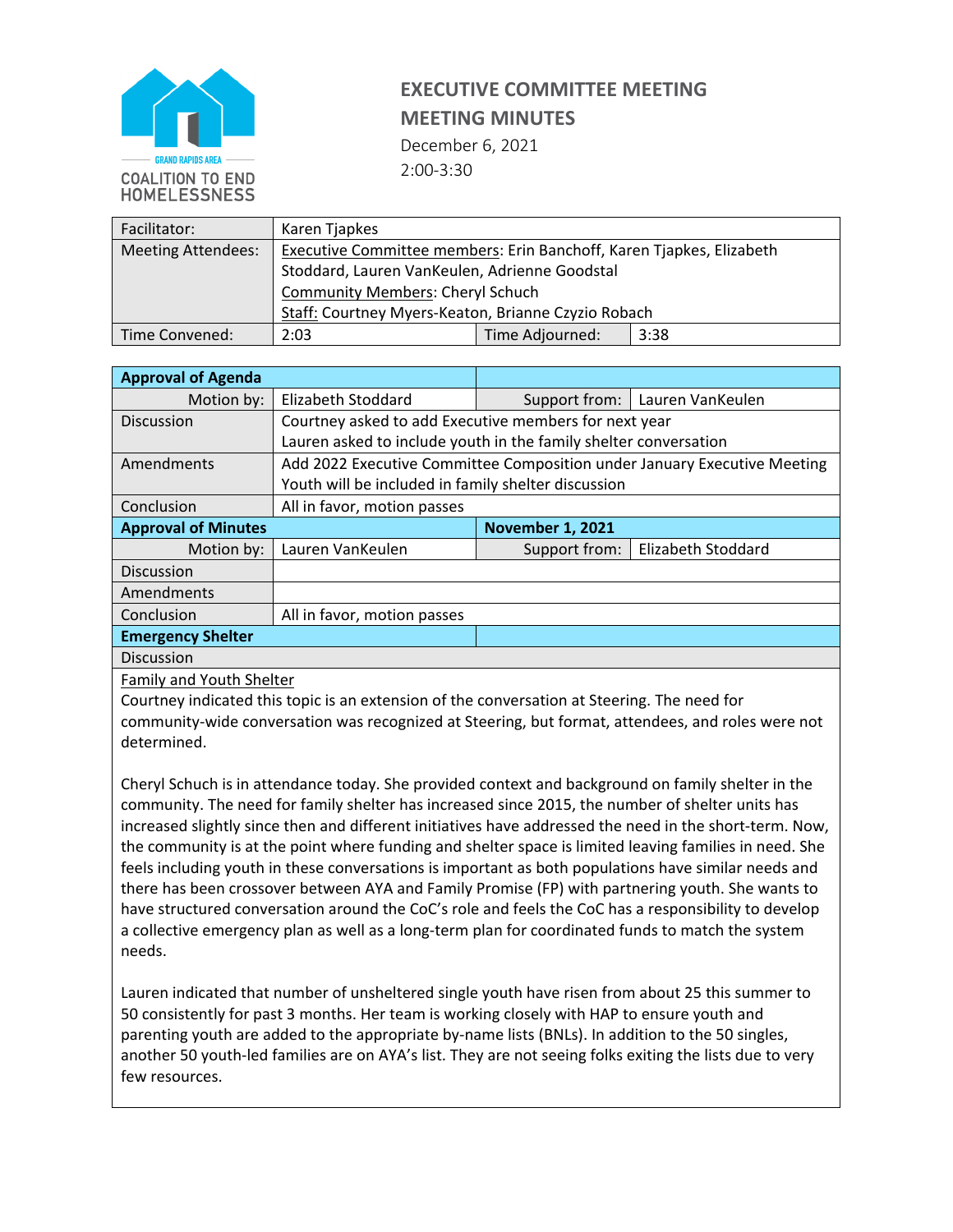

December 6, 2021 2:00-3:30

Elizabeth asked what would be needed to meet the need. Cheryl indicated that multiple ongoing initiatives will bring total family shelter units to about 65 rooms by the end of 2022. In addition, hotels for out-County residents will continue for now. This would leave a gap of 20 units as based on community data. Multiple options have been explored. Hotel leasing is expensive, but not much more than master leasing units. She feels the narrative about hotels being the most expensive option is outdated as many amenities are included with hotels. Scattered site shelter takes units out of the community's housing stock which is already extremely low. Cheryl indicated that with either method it would cost under \$1 million for 12 months to bring additional units online.

FP has staff flexibility to cover case management and a strong partner for hotels but is constrained by lack of available funds. Lauren agrees that additional rooms will be needed in the next few years, until the system starts to see a decrease. She added that non-congregate shelter is preferable for youth for numerous reasons. AYA has staff for case management but may need to add staff if the number of rooms increase.

Cheryl indicated that lengths of stay in shelter have increased in the past year due to lack of available housing and increasing rents. Though our rate remains comparable or lower than communities across the country. She thinks scattered site housing with units prioritized for families and youth could be used to increase flow.

Karen suggested a proposal highlighting the need and cost is created for Executive and Steering to discuss and determine how to make coordinated asks. Cheryl agreed and feels that a collective explanation of current allocations along with a collective ask would be best. Lauren noted that funders do not want to support shelter year over year. However, sustained funding is important as some households will always need shelter and without funding the community will be in this crisis position every year. Cheryl noted that as Housing Stability Alliance work begins and prevention and housing funds are turned on, need will go down. Shelter funds could be shifted after that point.

Cheryl and Lauren will bring a white paper identifying the need and cost to Executive and staff to discuss next steps.

Erin shared that the municipalities are scheduled to meet later this week to discuss HOME-ARP funds. She also noted that the City of Grand Rapids is currently collecting feedback on how HOME-ARP funds can respond to community needs.

#### Lack of Low Barrier Shelter for Youth

It has come to Courtney's attention that there is no low barrier shelter for youth. All youth shelter options are programs and have specific requirements. Adrienne indicated that added requirements in Mel Trotter's youth shelter recently came to her knowledge as well. She does not think this was intentional and noted that overflow beds are available for youth who do not want to meet requirements. Adrienne will meet with internal staff next week and anticipates they will come to solution to bring back to low barrier shelter. Lauren noted that many youth do not feel comfortable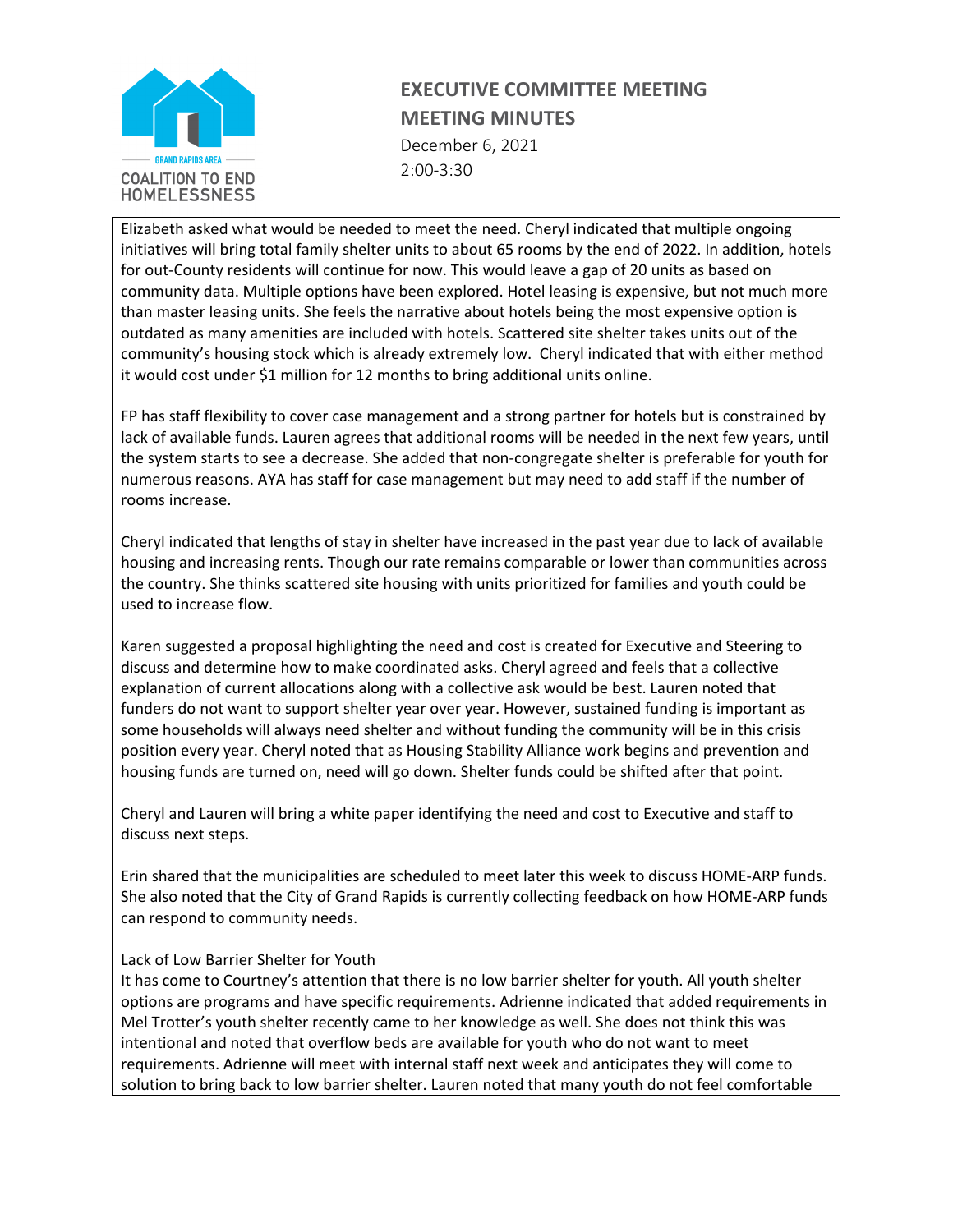

December 6, 2021 2:00-3:30

staying in congregate space so non-congregate space is important. Adrienne and Lauren will discuss further and may be able to bring back a suggestion for what is needed.

Erin referenced conversation at Steering Council around system data not showing unsheltered families and asked for insight. Lauren shared that Community Housing Connect states that emergency shelter is not available through the tool so families in need of shelter are not completing assessment and being tracked. Changes to that system are being discussed.

| <b>Action Items</b>                                   |  | Person Responsible | Deadline |
|-------------------------------------------------------|--|--------------------|----------|
| Bring white paper re: shelter needs to Exec and staff |  | Lauren and Cheryl  |          |
| <b>Refugee Resettlement Update</b>                    |  |                    |          |

**Discussion** 

Courtney shared that a process is in place and partners are moving forward. Family Promise is handling the billing and refugee agencies are providing case management. It seems that additional funds will be coming shortly, and Courtney will address this with MSHDA this coming week. Spending has been quick and additional funds will likely be needed towards early January.

| <b>Action Items</b>  | Person Responsible | Deadline |
|----------------------|--------------------|----------|
|                      |                    |          |
| <b>PSH Referrals</b> |                    |          |

**Discussion** 

Courtney made folks aware that there was an issue with referrals and that significant progress has been made. Dwelling Place had many open referrals. Lack of HMIS visibility and verifying chronic status were identified as problem areas. A group of providers has since come together to fill these referrals. Discussion has dovetailed into discussion around the chronic by-name list (BNL) and fits nicely with the Built for Zero initiative. It seems enough referrals have been made. The group will continue to meet and discuss referrals and BNL process.

Person Responsible | Deadline

| <b>Action Items</b> |
|---------------------|
|---------------------|

**Engaging with MSHDA** 

Discussion

Courtney has been working through things with refugee resettlement funds and knows this is an important conversation. She suggested inviting MSHDA leadership into a conversation around a community initiative where we could use their support. Members feel this is a good idea and could also be a space to raise awareness of MSHDA policies and procedures that may create barriers.

| <b>Action Items</b> | Person Responsible | Deadline |  |
|---------------------|--------------------|----------|--|
|                     |                    |          |  |

**Job Descriptions**

Discussion

Courtney shared draft job descriptions and org chart and asked for feedback on the direction this puts the Coalition. She envisions adding a data analyst, along with a planning/coordinator role to support reporting, planning, and facilitation. Once this role is filled, it may make sense to shift the associate role to an administrative coordinator or communications role. Members suggested a finding different title for the planning coordinator.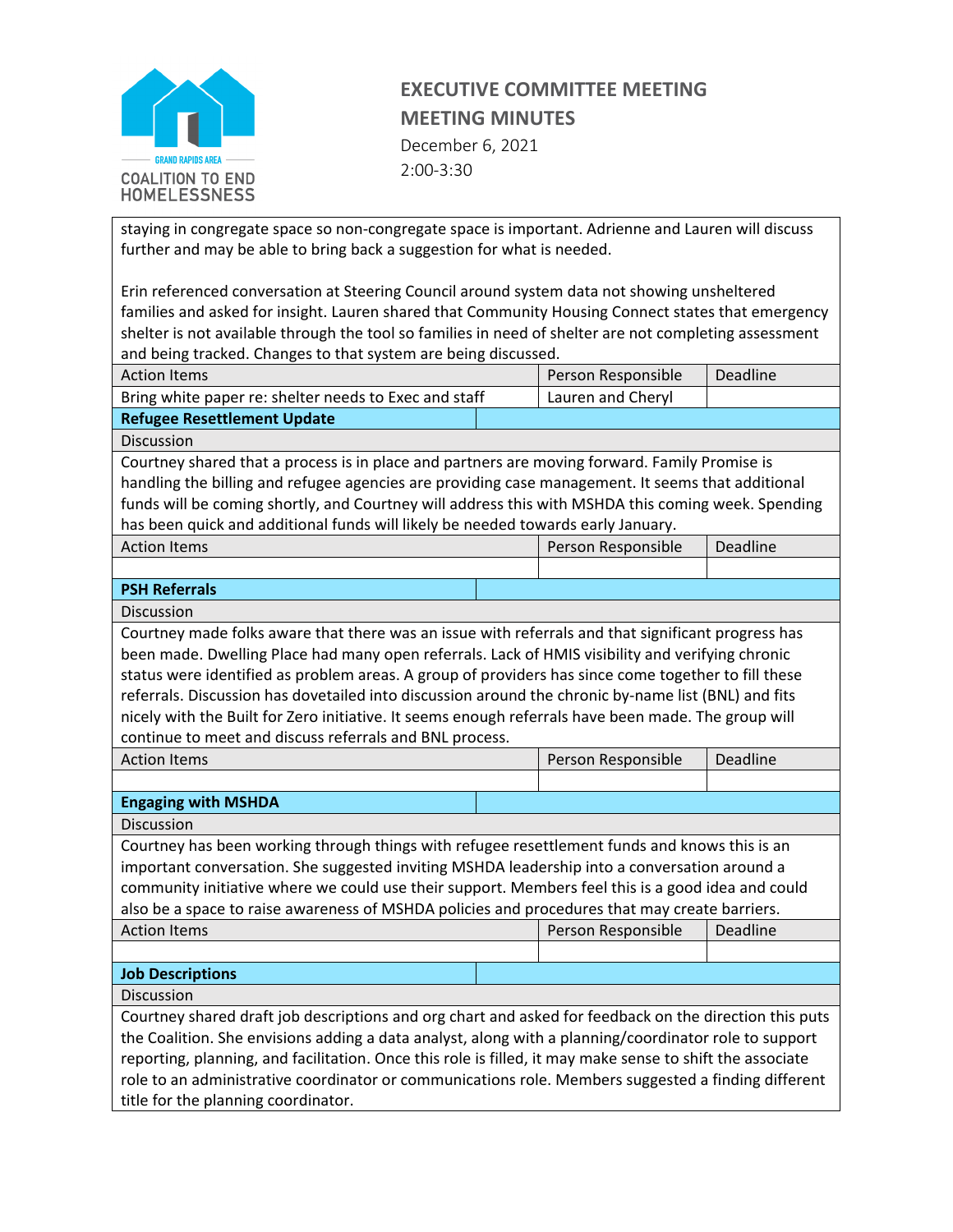

December 6, 2021 2:00-3:30

Conversation around the data analyst position. Courtney shared that there is a funder likely willing to support the analyst position. She thinks the Coalition could continue to contract for HMIS administration for 2 years, depending on need. The data analyst role could then focus on connecting with the community and data analytics. This person would need to have high competency in HMIS but may not be responsible for technical components of submissions as past HMIS Administrators have indicated that it is a heavy workload to do both. Over time, contracted hours may be able to be reduced. Erin asked if administration could be shifted to local and suggested staff refer to 24CFR which lists certain positions that can be funded through CoC funds. Courtney noted that it may be difficult to hire someone local for limited hours. If HMIS vendors switch, less time may be needed for administration as many communities have indicated that WellSky is not the most efficient vendor.

Courtney also shared a 3-year projected budget. It was developed with Mission Matters and makes a clear link to competencies outlined in the strategic plan. Members should share thoughts with her.

|                     | -- |                    |          |  |
|---------------------|----|--------------------|----------|--|
| <b>Action Items</b> |    | Person Responsible | Deadline |  |
|                     |    |                    |          |  |

#### **January Executive Meeting**

**Discussion** 

The January meeting will remain in on 1/3/22 based on availability.

#### Executive Committee Composition

Though the Steering will elect a new Executive Committee in January, it helps with planning to determine who is willing to continue on the committee, if elected. Karen shared that she needs to step back due to other responsibilities. Adrienne, Erin, and Lauren are all willing to stay on as is Elizabeth if she remains in the member at large position. Karen noted it is helpful to have some crossover for continuity of conversations. Members should start thinking about who could serve as CoC Chair for the next year. It is helpful if candidates have had experience with Executive in the past. (Karen left the meeting)

| <b>Action Items</b>                      | Person Responsible | <b>Deadline</b> |
|------------------------------------------|--------------------|-----------------|
|                                          |                    |                 |
| December Steering Council Meeting Agenda |                    |                 |

Discussion

Fiduciary MOU Recommendation - this document may not be ready to be signed but an update will be shared based on conversation at Finance Committee

Erin asked to celebrate accomplishments and leave the year on positive note. Members loved this idea. Suggestions include a reflection, slides, or breakout rooms to share successes. If members have specific items to be added, please share with staff.

| Action Items                                        | Person Responsible | Deadline |
|-----------------------------------------------------|--------------------|----------|
| Share successes with staff to include in reflection | All                |          |
| December Full CoC Meeting Agenda                    |                    |          |
| <b>Discussion</b>                                   |                    |          |